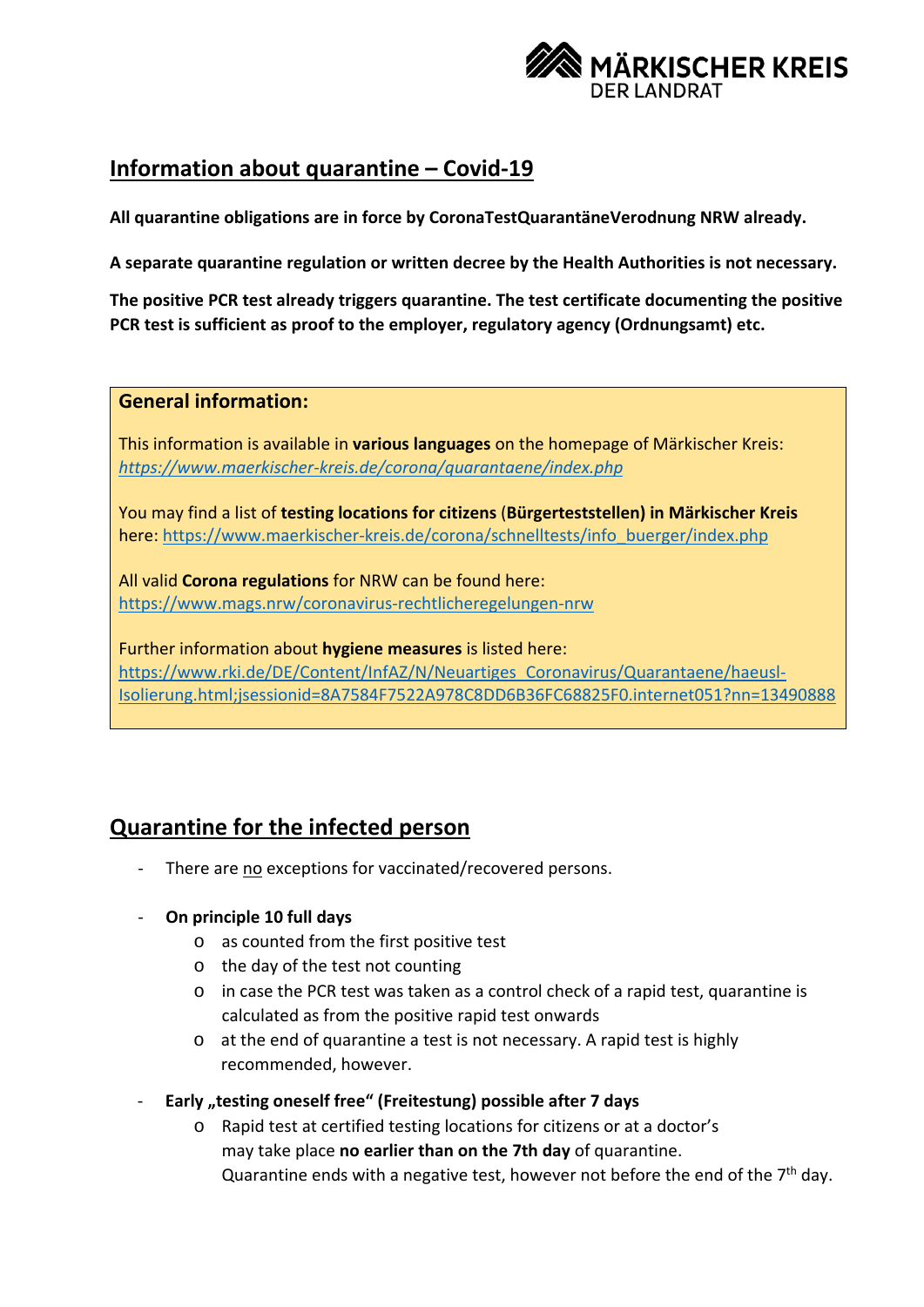

- o The test result must be kept available for 14 days, to be presented on demand to the regulatory agency or to the health authorities.
- **Calculation example:**
	- o 01.02. positive rapid test, PCR control testing on 02.02., PCR result positive on 03.02.
	- o Quarantine is calculated as from 01.02.
	- o 10-day-quarantine up until and including 11.02.
	- o 7-day-quarantine with a negative rapid test on 08.02.
	- o Quarantine can be finished at the end of 08.02. if the test result is negative. A further notification of the health authorities is not necessary.
- To employees at hospitals and in-patient health care institutions stricter regulations for the restart of working apply. **Before going back to work it is absolutely necessary to get in touch with your employer.**
- Should the infected person still be ill after the 10-day-quarantine, there will be no prolongation of quarantine. **Unfitness for work** must generally be testified by a medical certificate issued by a doctor.

## **Contact persons**

## **Quarantine of household members of an infected person**

- o **On principle 10 full days**
- o as counted from the first positive test of the person infected in the household
- o at the end of quarantine no test is required
- **Early "testing oneself free" (Freitestung) possible after 7 days**
	- o Rapid test at certified testing locations for citizens or at a doctor's may take place **no earlier than on the 7th day** of quarantine. Quarantine ends with a negative test, however not before the end of the  $7<sup>th</sup>$  day.
	- o **For school and nursery school children only:** testing them free is possible no earlier than on the 5<sup>th</sup> day of quarantine Quarantine ends with a negative test, however not before the end of the 5<sup>th</sup> day.
	- o **The health authorities must be informed about the ending of quarantine. Notification must be undertaken using the following online form:** [https://formular.kdz-ws.net:443/metaform/Form-](https://formular.kdz-ws.net/metaform/Form-Solutions/sid/assistant/61e7ebc80a8ca84a3113d597)[Solutions/sid/assistant/61e7ebc80a8ca84a3113d597](https://formular.kdz-ws.net/metaform/Form-Solutions/sid/assistant/61e7ebc80a8ca84a3113d597)
	- o The negative test result must be kept available for 14 days, to be presented on demand to the regulatory agency or to the health authorities.
- Calculation example: see above.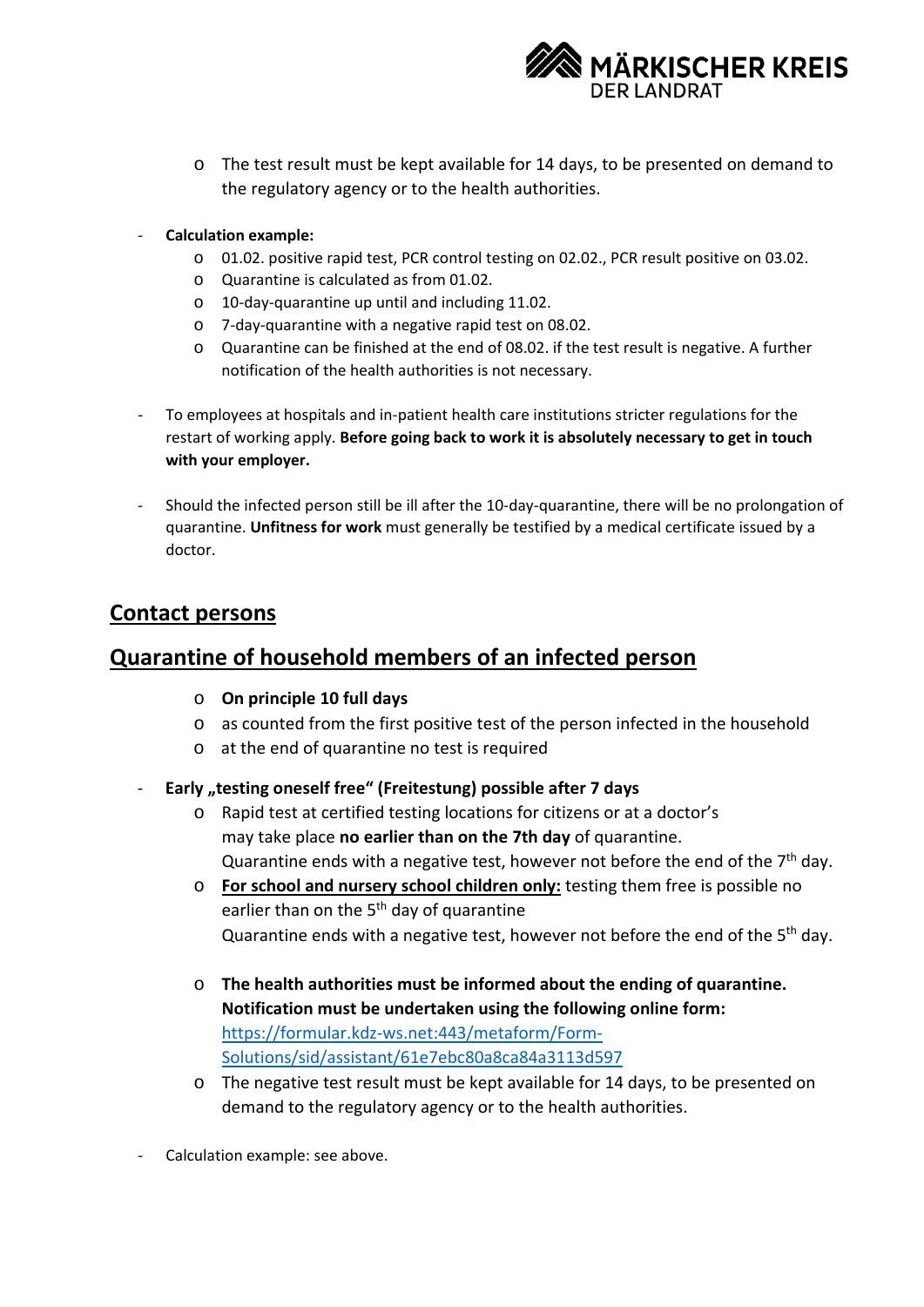

#### **!!! Completely immunised individuals are exempt from the quarantine as contact persons:**

| <b>Completely immunised:</b>                             |            |                                               |       |                                        |
|----------------------------------------------------------|------------|-----------------------------------------------|-------|----------------------------------------|
| 3 jabs<br>(3 jabs necessary with<br><b>JOHNSON, too)</b> | as<br>from | Immediately after the 3rd<br>jab              |       | no date of expiry                      |
| Recovered, then one jab                                  | as<br>from | Immediately after jab                         |       | no date of expiry                      |
| 1 jab, then recovered                                    | as<br>from | 28 days after the positive<br><b>PCR</b> test |       | no date of expiry                      |
| Recovered, but no jab                                    | as<br>from | 28 days after the positive<br><b>PCR</b> test | until | 90 days after the<br>positive PCR test |
| 2 jabs<br>(2 jabs necessary with<br><b>JOHNSON, too)</b> | as<br>from | 14 days after the 2nd jab                     | until | 90 Tage after the<br>2nd jab           |

- As soon as **symptoms of illness** arise you are obliged to undergo a PCR test at a doctor's.
- Should further individuals belonging to the same household fall ill, the quarantine of uninfected household members is not prolonged. However, the full 10-day-quarantine applies. Testing oneself free after the  $7<sup>th</sup>$  day is no longer possible in that case.

### **Contact persons outside the household**

- The infected person is obliged to inform people he or she was in close contact with within 2 days before the test.
- Those people are subject to no **quarantine obligation**. Fort ten days as from the close contact with the infected person they have to
	- o isolate themselves as best as possible
	- o reduce contacts,
	- o if possible work in home office and
	- o observe themselves carefully.

**!!! Completely immunised individuals are exempt from these obligations as contact persons.**